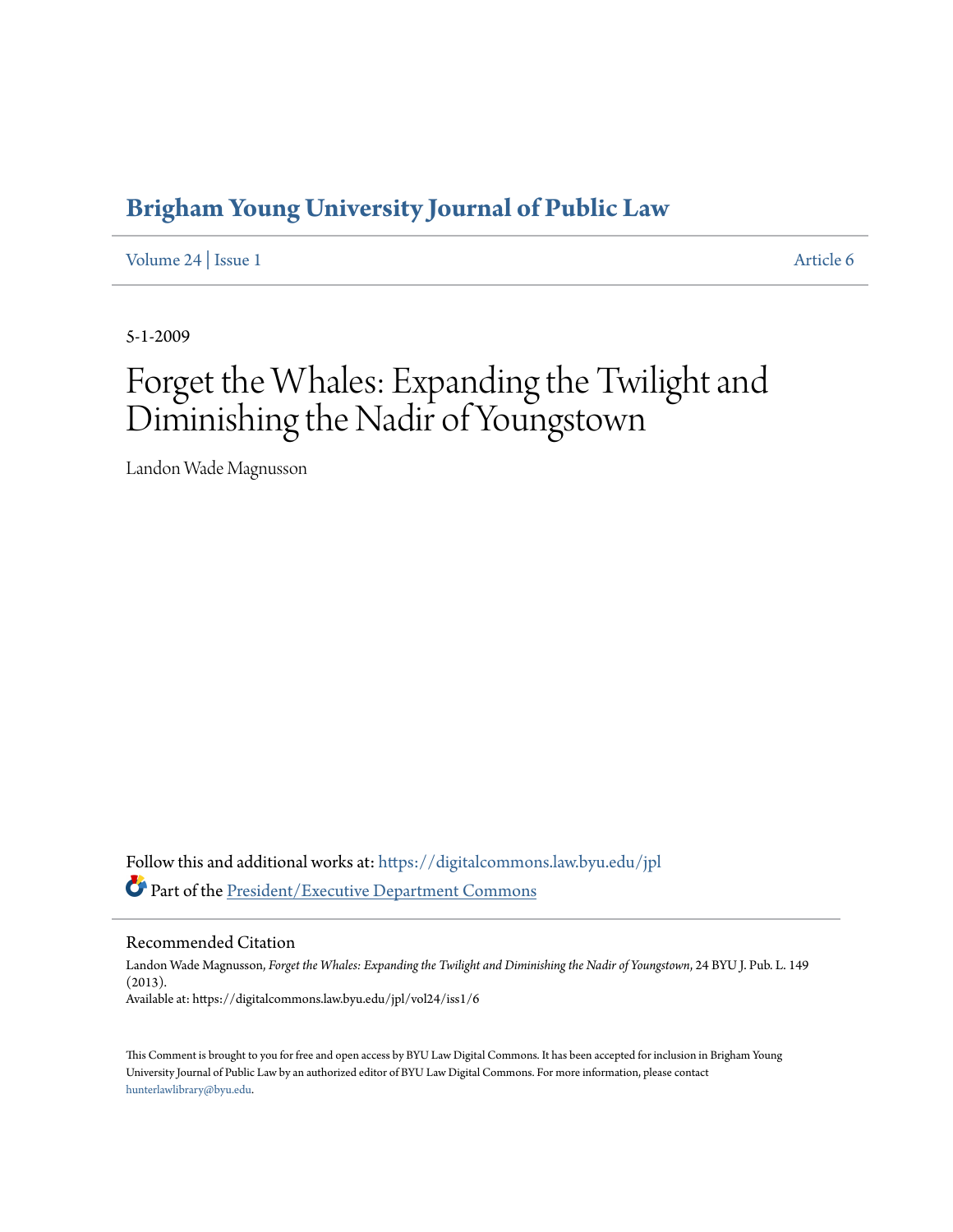# Forget the Whales: Expanding the Twilight and Diminishing the Nadir of *Youngstown*

#### I. INTRODUCTION

Moments into then-Judge Samuel Alito's 2006 confirmation hearings, members of the Senate Judiciary Committee promptly directed their discussion toward the limits of presidential powers.<sup>1</sup> Very recently, it had been discovered that the executive administration had conducted warrantless electronic surveillance of American citizens, "intentionally bypassing the secret federal court that is supposed to oversee [such] sensitive investigations."<sup>2</sup> Referring to the surveillance program as an exposed abuse of executive power, Republican Senator Arlen Spector remarked that such a system put the vital "equilibrium established by our constitutional system" at stake.<sup>3</sup> Of course, this dialogue inevitably led to a discussion of Justice Jackson's famous concurrence in *Youngstown*  Sheet & Tube v. Sawyer,<sup>4</sup> very often recognized as the system used to delimit presidential power. Taking a cue from his future chief justice, who more than three months earlier in his own confirmation hearings endorsed Jackson's concurrence by stating that it "set the framework for consideration of questions of executive power in times of war and with respect to foreign affairs,"<sup>5</sup> Justice Alito signaled his understanding of the matter by stating that "no person in this country, no matter how high or powerful, is above the law."<sup>6</sup>

However, only two years after making those statements, both Justices found themselves in a majority which would rewrite the boundaries set in *Youngstown* when the Executive was faced by one of its most unlikely opponents to date—the beaked whale. In *Winter v.* 

<sup>1.</sup> ADAM LIPTAK, *A QUICK FOCUS ON THE POWERS OF A PRESIDENT*, N.Y. Times, JAN. 10, 2006, AT A1.

<sup>2.</sup> Josh Meyer, *Leak in Domestic Spy Program Investigated*, L.A. TIMES, Dec. 31, 2005, at A1. This "secret" federal court is the FISA Court, established by the Foreign Intelligence Surveillance Act in 1978, which is comprised of eleven district court judges that "have jurisdiction to hear applications for and grant orders approving electronic surveillance anywhere within the United States." 50 U.S.C. § 1803(a)(1) (2006).

<sup>3.</sup> Liptak, *supra* note 1, at A1.

<sup>4. 343</sup> U.S. 579, 634 (1952) (Jackson, J., concurring).

<sup>5.</sup> Liptak, *supra* note 1, at 16 (quoting Chief Justice John G. Roberts during his confirmation hearing).

<sup>6</sup>*.* Liptak, *supra* note 1, at 16.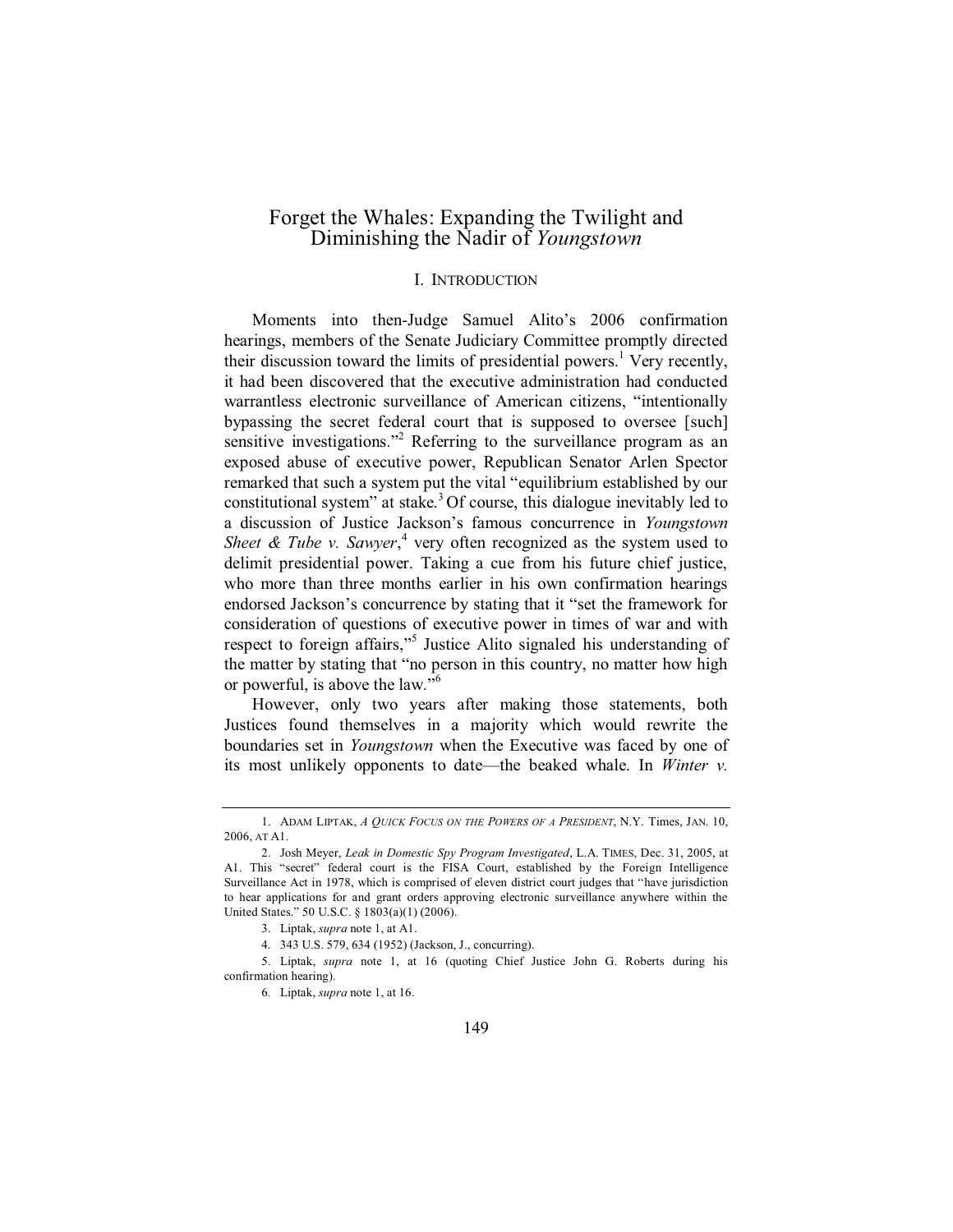*Natural Resources Defense Council, Inc.*, 7 the Executive (in the incarnation of the United States Navy) is pitted against Congress's champion, a few hundred Pacific cetaceans protected from potentially harmful government practices through a Congressional statute.<sup>8</sup> At the end of the bout, the Executive was the branch left standing, and the results of this confrontation may have caused serious changes to the constitutional balance of power. First, the Supreme Court opened a new avenue of presidential power by allowing the Executive to seek the protection of independent emergency powers even if such an emergency is caused by the Executive's own neglect or disregard for the law. Second, the Supreme Court significantly lowered the threshold which triggers emergency executive powers by deferring to the Executive for determinations of necessity. Although the parameters of presidential power had been previously set in place, *Winter* effectively expanded those powers, both broadening *Youngstown*'s zone of twilight, and diminishing its nadir. $9$ 

This Note will analyze and explore *Winter* and its implications by first setting the stage with a brief explanation of executive emergency and commander-in-chief powers, including their relation to the *Youngstown* taxonomy. Then, this Note will frame the issue by providing a factual background to *Winter* and the disputed statute. Finally, this Note will explain the holding of *Winter* and how it introduced an expansion of executive power.

#### II. LIMITS TO PRESIDENTIAL POWER

Article II of the Constitution vests "*The* executive Power" in the President of the United States<sup>10</sup> and makes him, or her, the "Commander in Chief of the Army and Navy."11 This investiture grants powers that are both vast and fluid to a single branch of the government. The vastness of these powers confers a broad reach upon the Executive, allowing it to act in the best interests of the people in areas where the Constitution has

<sup>7. 129</sup> S. Ct. 365 (2008).

<sup>8.</sup> In this case, the Navy sought to use mid-frequency active ("MFA") sonar during submarine-warfare training exercises. The use of this sonar arguably causes serious injuries to whales and other marine mammals, "including permanent hearing loss, decompression sickness, and major behavioral disruptions." *Id*. at 371. The respondents filed their petition for an injunction with the hopes of providing protection for the beaked whales in that region by requiring the government to fulfill certain statutory requirements that they had overlooked. *Id.* at 371–73. These statutory requirements, including the mandatory filing of an Environmental Impact Statement, are detailed *infra* Part III.

<sup>9</sup>*. See infra* notes 19–25 and accompanying text (providing a description of what is meant by the "twilight" and "nadir" of executive powers).

<sup>10.</sup> U.S. CONST. art. II, § 1, cl. 1 (emphasis added).

<sup>11</sup>*. Id.* § 2, cl. 1.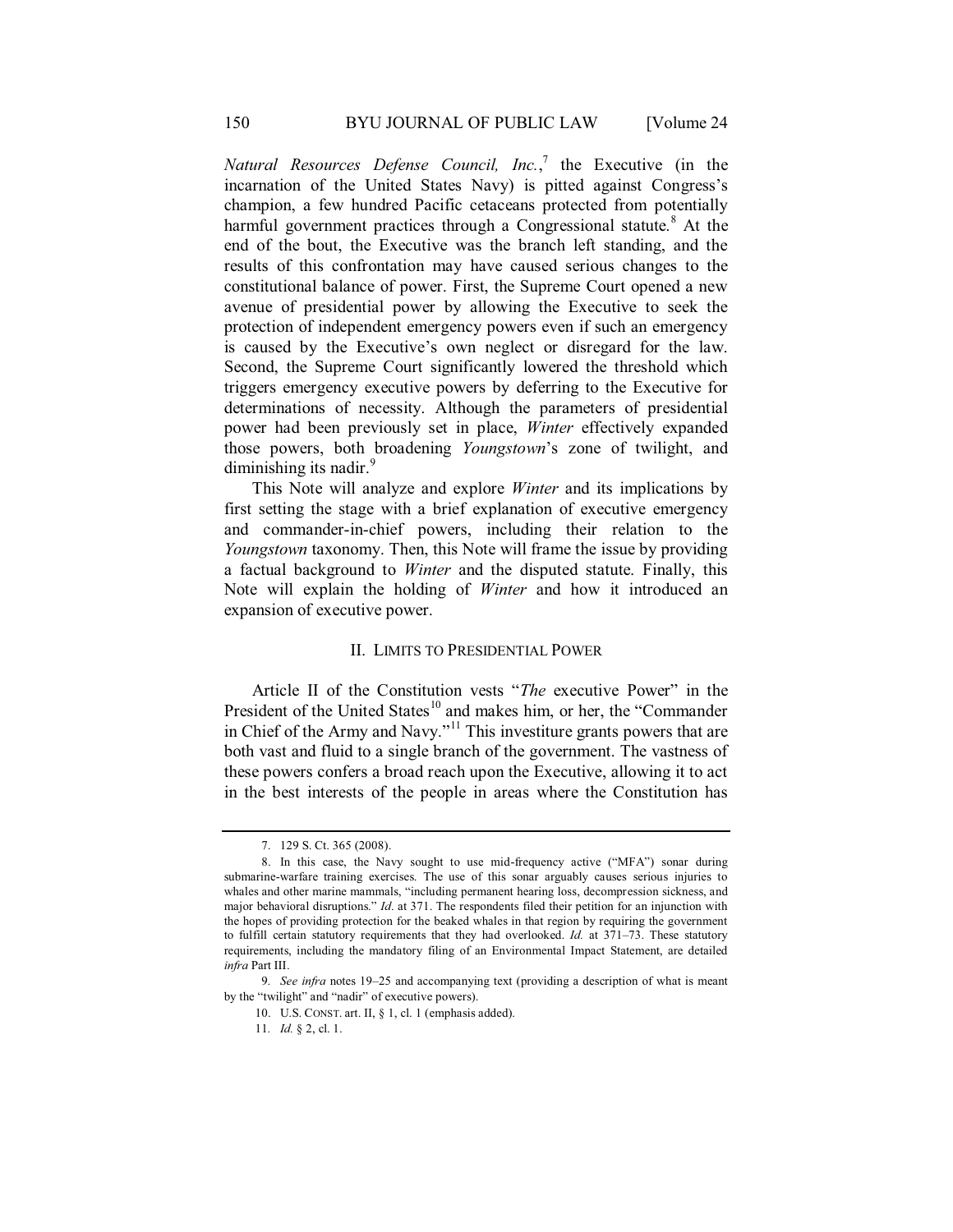barred its co-equal branches from operating. The fluidity of these powers makes them adaptable to situations as they arise, inherently endowing the Executive with the authority to create adequate and immediate remedies for emergency situations. Nevertheless, this authority to act swiftly and decisively does have boundaries. This section will sketch the blurry limits of those boundaries as they existed before *Winter* by briefly defining the inner limits of those powers as they are found in Justice Jackson's tripartite classification. This section will subsequently delve into the outer reaches of executive power by specifically examining the broad commander-in-chief powers, especially in dealing with emergencies, before moving on to consider the case at issue.

#### A. Youngstown *Limitations*

In 1951, a war had been raging on the Korean Peninsula for more than eighteen months<sup>12</sup> when "a dispute arose between the steel companies and their employees over [the] terms and conditions that should be included in new collective bargaining agreements."<sup>13</sup> After multiple failed attempts to come to an agreement, the steelworkers threatened a nation-wide strike.<sup>14</sup>

President Truman recognized the Korean Crisis as an emergency and deemed that a "work stoppage would immediately jeopardize and imperil our national defense and the defense of those joined with us in resisting aggression, [adding] to the continuing danger of our soldiers, sailors, and airmen engaged in combat in the field."15 Under these circumstances, and citing his powers as Commander-in-Chief as authorization to take drastic measures for the protection of the Union, $16$  the President issued an executive order directing the Secretary of Commerce to take possession of most of the Nation's steel mills in order to keep them running.<sup>17</sup>

Although the majority opinion of the Court, penned by Justice Black, would clearly set a precedent in denying President Truman such an interpretation of executive powers, it is Justice Jackson's concurrence that lives on by effectively delineating a three-category system for measuring the constitutionality of executive action.<sup>18</sup> In the first category

<sup>12</sup>*. See* BURTON IRA KAUFMAN, THE KOREAN CONFLICT 3 (1999).

<sup>13.</sup> Youngstown Sheet & Tube Co. v. Sawyer, 343 U.S. 579, 582 (1952).

<sup>14</sup>*. Id.* at 582–83.

<sup>15.</sup> Exec. Order No. 10,340, 3 C.F.R. 65–66 (1953).

<sup>16</sup>*. Id.*

<sup>17</sup>*. Id.*

<sup>18</sup>*. Youngstown*, 343 U.S. at 635–39 (Jackson, J., concurring). *See, e.g.*, Tara L. Branum, *President or King? The Use and Abuse of Executive Orders in Modern-Day America*, 28 J. LEGIS. 1, 62 (2002) ("Despite the numerous opinions issued in *Youngstown* upholding the importance of a system of checks and balances, Justice Jackson's concurrence may have been the most important, as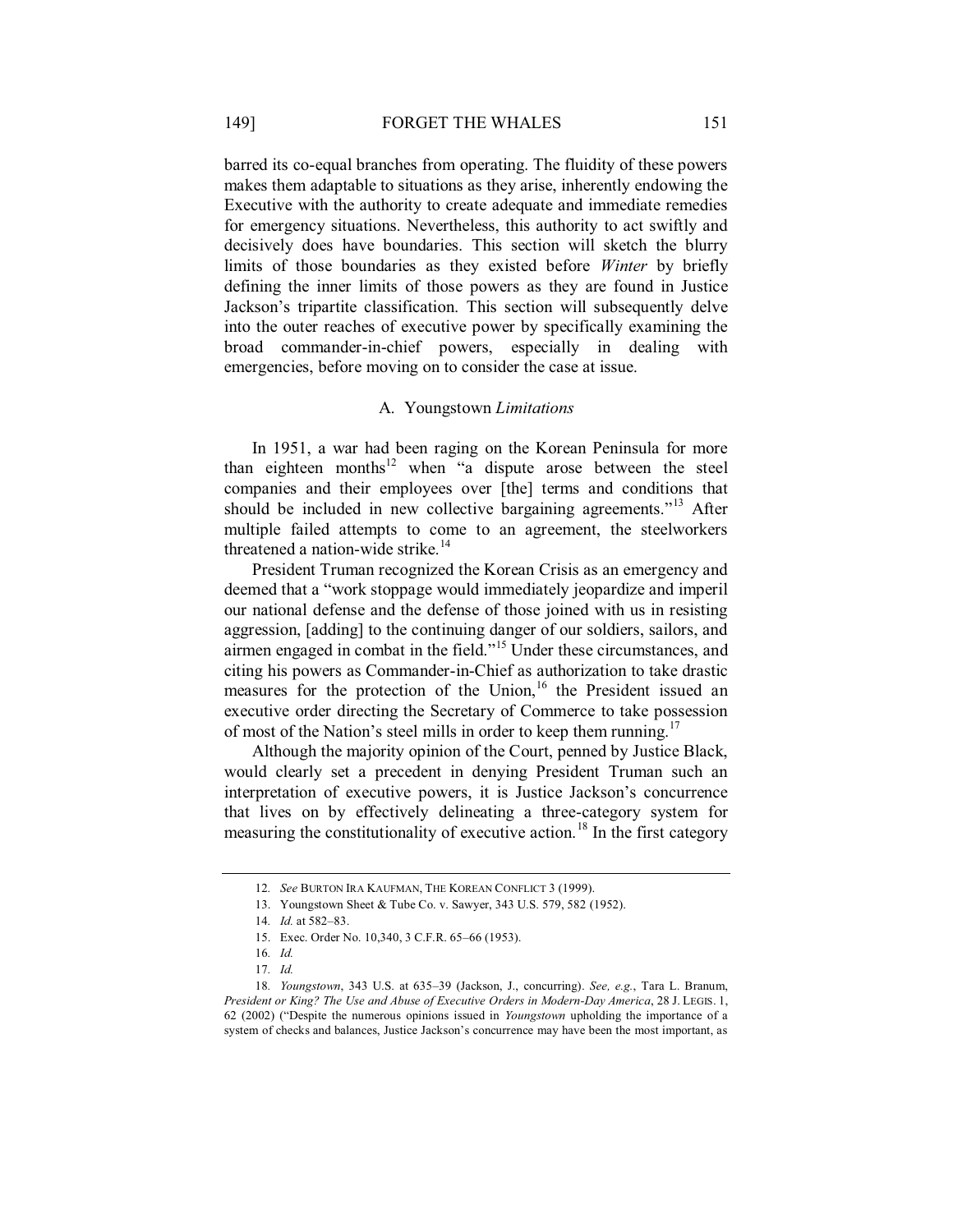of Jackson's classification, the "zenith" of executive power, a President acts "pursuant to an express or implied authorization of Congress."<sup>19</sup> Accordingly, the Executive's powers are at their maximum because the inherent powers granted to the Executive by the Constitution are fully supplemented by the approbation of Congress and the strength of his own Article I powers.<sup>20</sup> In the second or intermediate category, known as the "zone of twilight," the President "and Congress may have concurrent authority," or, to put it more simply, "[the authority's] distribution is uncertain."<sup>21</sup> Here, Justice Jackson admits, is a place where the extent of either branch's constitutional authority truly depends on the circumstances and not on any "abstract theories of law."<sup>22</sup> The third and final category of Justice Jackson's taxonomy, which may be termed as the nadir of presidential authority, occurs when "the President takes measures incompatible with the expressed or implied will of Congress."<sup>23</sup> In this category, the President may only rely "upon his own constitutional powers minus any constitutional powers of Congress over the matter." $24$ 

After *Youngstown*, the Supreme Court found that Justice Jackson's dicta provided a functional scale for its own analysis<sup>25</sup> and officially followed it.<sup>26</sup> Since that decision, Jackson's approach has been employed in multiple opinions.<sup>27</sup> However, its interpretation has begun to evolve in order to fill analytical gaps.28 In *Winter*, although it is certainly clear that *Youngstown* stood for the idea that the Executive may not independently

25. Dames & Moore v. Regan, 453 U.S. 654, 669 (1981) (stating that the court has found Justice Jackson's analysis to be "analytically useful").

26*. Id.* at 661 ("Justice Jackson, . . . in his concurring opinion in *Youngstown*, . . . brings together as much combination of analysis and common sense as there is in this area . . . ."); *see also* Thomas A. O'Donnell, Note, *Illumination or Elimination of the "Zone of Twilight"? Congressional Acquiescence and Presidential Authority in Foreign Affairs*, 51 U. CIN. L. REV. 95, 99 (1982) (stating that the Supreme Court had ignored Justice Jackson's classifications until *Dames & Moore*); Ernest A. Young, *The Constitution Outside the Constitution*, 117 YALE L.J. 408, 441 n.165 (2007) ("A majority of the Court adopted Justice Jackson's approach in *Dames & Moore v. Regan . . . .*").

27*. See, e.g.*, INS v. Chadha*,* 462 U.S. 919, 962 (1983) (Powell, J., concurring); Morrison v. Olsen, 487 U.S. 654, 694 (1988); Misretta v. United States, 488 U.S. 361, 381 (1989); Clinton v. New York, 524 U.S. 417, 473 (1998) (Breyer, J., dissenting).

28. Michael J. Turner, Comment, *Fade to Black: The Formalization of Jackson's*  Youngstown *Taxonomy by* Hamdan *and* Medillin, 58 AM. U. L. REV. 665, 690 (2009) (arguing that post-*Hamdan* and *Medillin*, Justice Jackson's concurrence has come to resemble much more the majority opinion of Justice Black).

it is perhaps the most thorough judicial evaluation of the use of presidential directives, and it is often relied upon." (citation omitted)).

<sup>19</sup>*. Youngstown*, 343 U.S. at 635 (Jackson, J., concurring).

<sup>20</sup>*. Id.* at 635–36.

<sup>21</sup>*. Id.* at 637.

<sup>22</sup>*. Id.*

<sup>23</sup>*. Id.*

<sup>24</sup>*. Id.*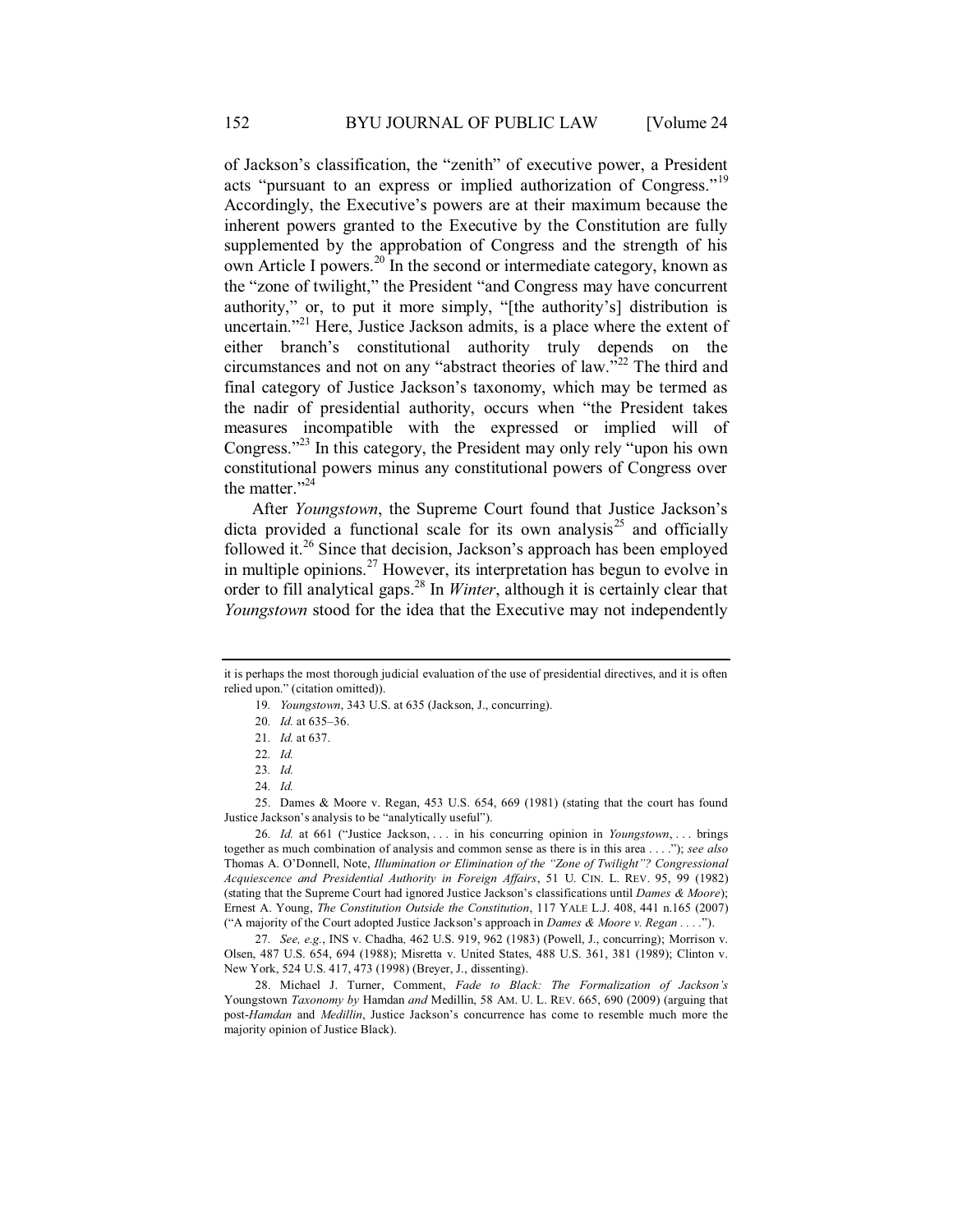legislate and invade the jurisdiction of  $Congress<sub>29</sub>$  the Supreme Court gave Justice Jackson's analysis an evolutionary shove as it attempted to remedy the fact that it "did not contemplate calling for an examination of implied presidential authority under the imminent danger doctrine."<sup>30</sup>

#### *B. The Commander-in-Chief*

Following the chaotic years under the Articles of Confederation and during the drafting process, the Framers acknowledged the need for a strong executive who could act decisively in times of emergency.<sup>31</sup> History had already proven to them that a powerful executive in troubling times was an absolute requirement for effective government. As students of the Classics, they recognized that Rome was effectively able to fight off the "assaults of ambition, of faction, and of anarchy" by taking "refuge in the absolute power of a single man."32 They understood that:

Among all the other Roman institutions, [the dictatorship] truly deserves to be considered and numbered among those which were the source of the greatness of such an empire, because without a similar system cities survive . . . only with difficulty. . . . When a republic lacks such a procedure, it must necessarily come to ruin by obeying its laws or break them in order to avoid its own ruin.<sup>33</sup>

Consequently, "the language of the Constitution makes the President Commander-in-Chief of the Armed Forces and puts no limitation on his power in this capacity."<sup>34</sup> Although Congress maintains the power "to declare war,"<sup>35</sup> "to raise and support armies,"<sup>36</sup> "to provide for and maintain a Navy,"<sup>37</sup> and to make rules for the "Government and Regulation of land and naval Forces,"<sup>38</sup> the Executive, as President, maintains sole command of the military.<sup>39</sup>

<sup>29</sup>*. Youngstown*, 343 U.S. at 588–89.

<sup>30.</sup> Saby Ghoshray, *False Consciousness and Presidential War Power: Examining the Shadowy Bends of Constitutional Curvature*, 49 SANTA CLARA L. REV. 165, 184 (2009).

<sup>31.</sup> THE FEDERALIST NO. 74, at 407 (Alexander Hamilton) (E.H. Scott ed., 1898) ("Of all the cares or concerns of government, the direction of war most peculiarly demands those qualities which distinguish the exercise of power by a single hand.").

<sup>32.</sup> THE FEDERALIST NO. 70, at 384 (Alexander Hamilton) (E.H. Scott ed., 1898).

<sup>33.</sup> NICCOLÒ MACHIAVELLI, DISCOURSES ON LIVY 95 (Julia Conaway Bondanella & Peter Bondanella trans., Oxford Univ. Press 2003) (1531).

<sup>34.</sup> United States v. Smith, 32 C.M.R. 105, 117 (C.M.A. 1962).

<sup>35.</sup> U.S. CONST. art. I, § 8, cl. 11.

<sup>36</sup>*. Id.* at cl. 12*.* 

<sup>37</sup>*. Id.* at cl. 13.

<sup>38</sup>*. Id.* at cl. 14*.* 

<sup>39</sup>*. See Youngstown*, 343 U.S. at 644 (Jackson, J., concurring) ("Congress cannot deprive the President of the command of the army and navy.").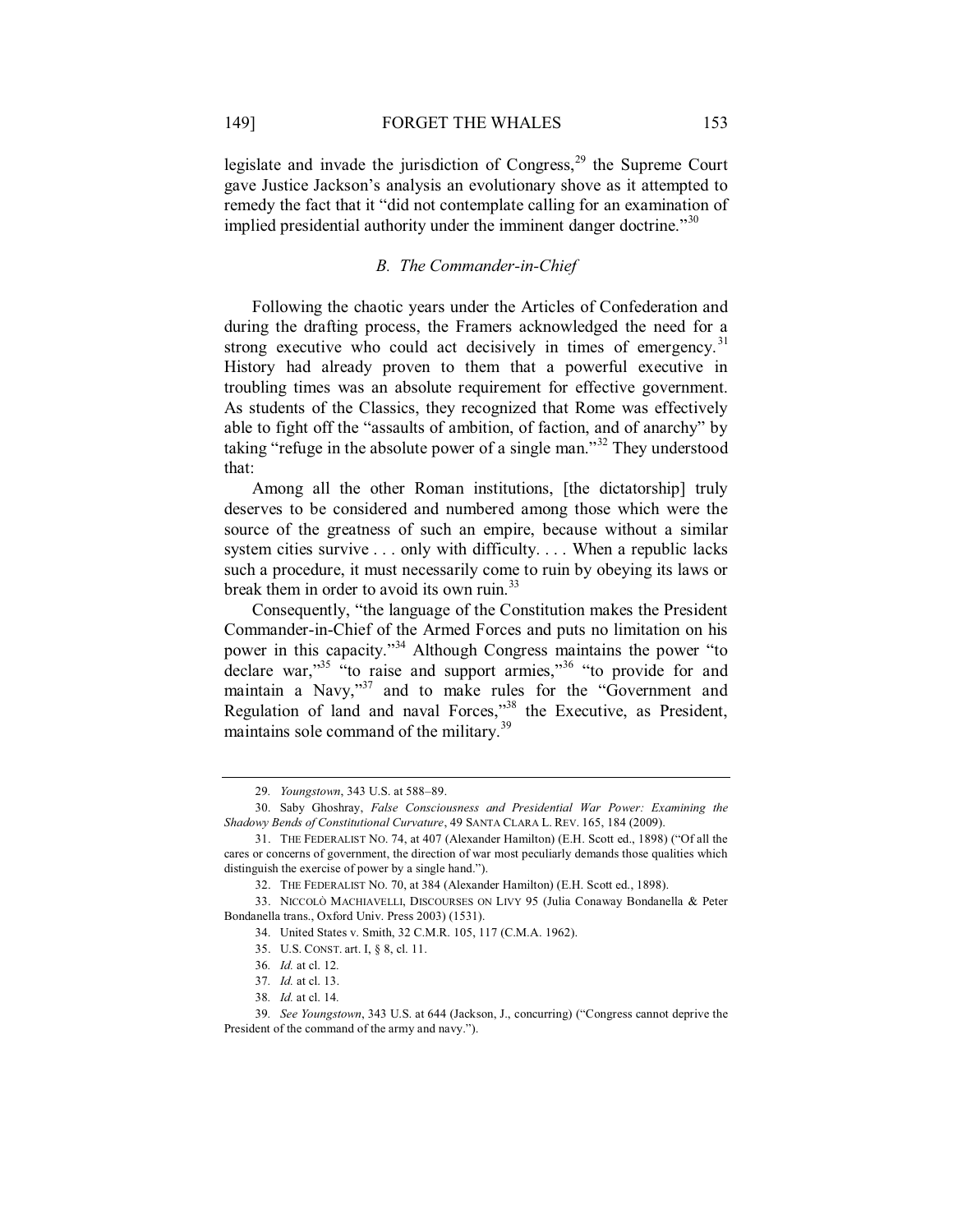These broad powers supposedly grant the President supreme authority over all matters concerning the defense of the United States.<sup>40</sup> Logically, since the defense of a nation consists of more than retaliation in the face of an attack, this would infer that the President also maintains that same supremacy in times of peace in preparing the armed forces for the defense of the nation.<sup>41</sup> Indeed, before the Japanese attack on Pearl Harbor and the subsequent entrance of the United States into World War II, Attorney General Robert H. Jackson declared that the President "may order the carrying out of maneuvers or training, or the preparation of fortifications, or the instruction of others in matters of defense, to accomplish the same objective of safety of the country.<sup> $142$ </sup> As maintained by Attorney General Jackson, the powers of the Commander-in-Chief "exist in time of peace as well as in time of war."<sup>43</sup>

However, constitutional powers contestably grant the Executive broad authority to act unilaterally in times of emergency, sometimes even bending the boundaries set by the Constitution.<sup>44</sup> Arguably, many of the Framers expected there to be moments where the Executive would need to act out of necessity, for the preservation of the Union, and implicitly left this license to the President's branch.<sup>45</sup>

This concept of unhindered executive action in times of emergency has been ratified through both presidential practice and Supreme Court jurisprudence. During one of America's darkest hours, President Abraham Lincoln took some constitutionally questionable measures in order to preserve the Union.<sup>46</sup> Understanding the responsibility of his office and the weight of self-preservation, Lincoln explained that he made those extra-constitutional decisions because he "felt that measures, otherwise unconstitutional, might become lawful, by becoming

<sup>40</sup>*. See* William Howard Taft, *The Boundaries Between the Executive, the Legislative and the Judicial Branches of the Government*, 25 YALE L.J. 599, 610 (1916) ("When we come to the power of the President as Commander-in-Chief it seems perfectly clear that Congress could not order battles to be fought on a certain plan, and could not direct parts of the army to be moved from one part of the country to another.").

<sup>41.</sup> WESTEL WOODBURY WILLOUGHBY, THE CONSTITUTIONAL LAW OF THE UNITED STATES 1566 (2d ed. 1929) ("Through, or under, his orders, therefore, all military operations in times of peace, as well as of war, are conducted. He has within his control the disposition of troops, the direction of vessels of war and the planning and execution of campaigns.").

<sup>42.</sup> Training of British Flying Students in the United States, 40 Op. Att'y Gen. 58, 62 (1941). 43*. Id.* at 61.

<sup>44.</sup> Home Bldg. & Loan Ass'n v. Blaisdell, 290 U.S. 398, 426 (1934) ("While emergency does not create power, emergency may furnish the occasion for the exercise of power.").

<sup>45.</sup> THE FEDERALIST NO. 41, at 225 (James Madison) (E.H. Scott ed., 1898) ("It is in vain to oppose constitutional barriers to the impulse of self-preservation. It is worse than in vain; because it plants in the Constitution itself necessary usurpations of power, every precedent of which is a germ of unnecessary and multiplied repetitions.").

<sup>46.</sup> President Lincoln argued that under the "Take Care Clause," he had the authority to suspend certain constitutional rights in order to preserve the Union. Michael P. Kelly, *Fixing the War Powers*, 141 MIL. L. REV. 83, 112 n.135 (1993).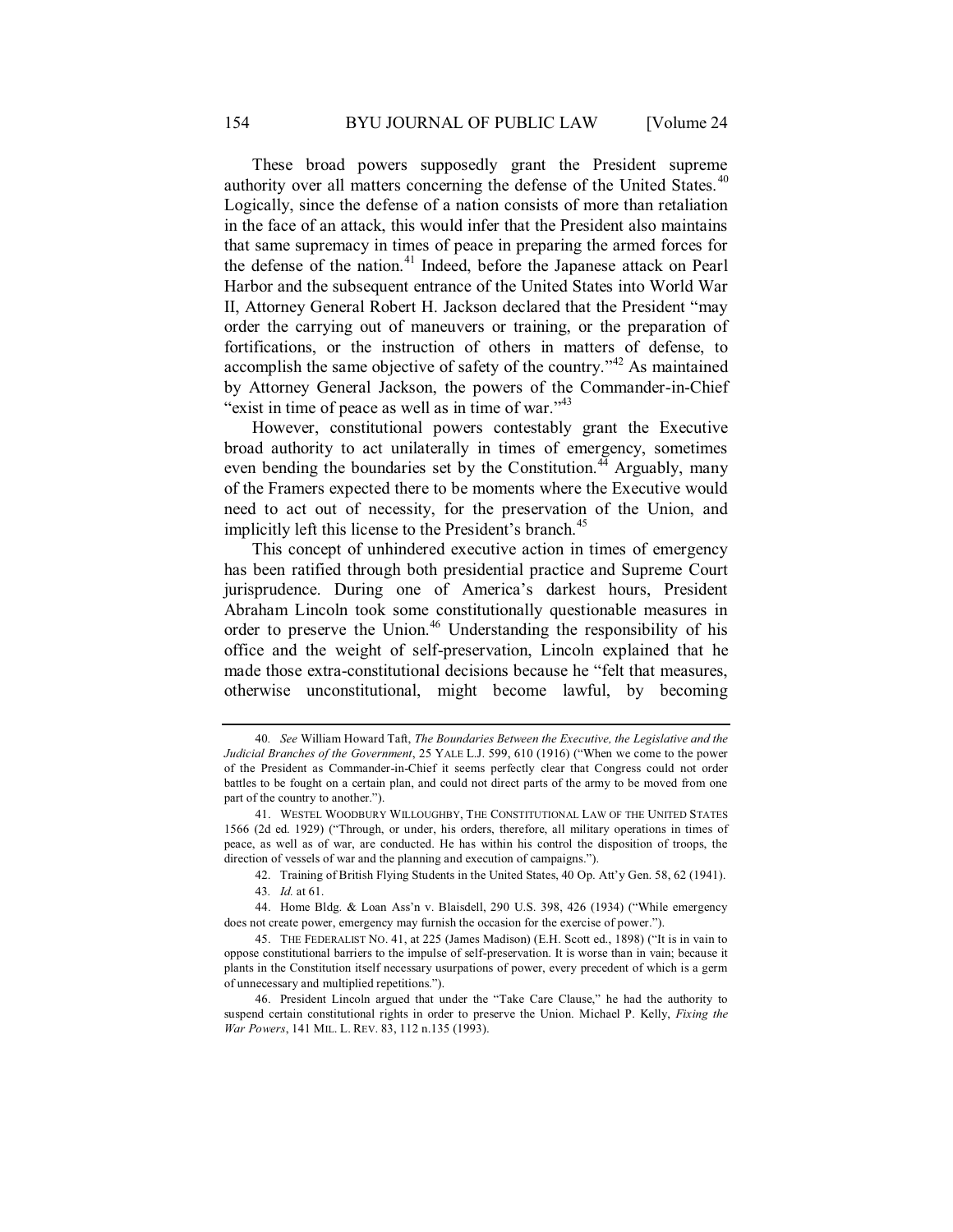indispensible to the preservation of the constitution, through the preservation of the nation."<sup>47</sup> More recently, the administration of President George W. Bush also maintained its ability to play the emergency card, even in spite of Congressional restraints, "when[ever] there is a 'belief that an attack might be imminent.'"<sup>48</sup>

The Supreme Court has been less explicit concerning this position; nevertheless, it has remained clearly supportive. Clearly recognizing the requirement of decisive action in times of immediate necessity, especially during an impending invasion, the Court has declared that the Executive "is not only authorized but bound to resist by force . . . without waiting for any special legislative authority."<sup>49</sup> Even when employing Justice Jackson's *Youngstown* dicta, then-Justice Rehnquist recognized that the tripartite taxonomy could be an oversimplification of matters, meaning that simply because the President acts contrary to congressional mandate does not necessarily mean that his actions are unconstitutional.<sup>50</sup> This is especially true in cases "involving responses to international crises the nature of which Congress can hardly have been expected to anticipate in any detail."51 Common sense simply cannot require a doctrinaire interpretation of the Constitution when such would transform it into a "suicide pact."<sup>52</sup>

In spite of a common-sense need for flexibility to the Constitution, common sense also requires that that such flexibility not extend to the point of abuse. Therefore, it would appear that executive emergency powers fit into Justice Jackson's nadir, being an inherent power that is available in spite of congressional disapproval, yet confined to the rarest of circumstances. Unfortunately, as demonstrated below, *Winter* broadens those circumstances, effectively diminishing the nadir and expanding the twilight of Jackson's taxonomy.

<sup>47.</sup> Letter from President Abraham Lincoln to Sen. Albert Hodges (Apr. 4, 1864), *in*  ABRAHAM LINCOLN: SPEECHES AND WRITINGS 1859–1865, at 585 (1989). Interestingly, former Pakistani President Pervez Musharraf, whom many consider a modern executive who abused his powers in office, cited Abraham Lincoln's "suspension of some rights during the American Civil War as justification for his own state of emergency" in 2007. David Rohde, *Pakistani Sets Emergency Rule, Defying the U.S.*, N.Y. TIMES, Nov. 4, 2007, at A14.

<sup>48.</sup> Alan Clarke, *Creating a Torture Culture*, 32 SUFFOLK TRANSNAT'L L. REV. 1, 3– 4 (2008) (citing Greg Miller, *Waterboarding is Still an Option; The White House Calls the Technique Legal, Stunning Critiques*, L.A. TIMES, Feb. 7, 2008, at A1) (explaining that the President reserves the right to use harsh interrogation techniques, contrary to any Congressional mandate, when he or she feels that the use of such techniques would be in the best interest of the nation).

<sup>49.</sup> The Prize Cases, 67 U.S. (2 Black) 635, 668 (1862).

<sup>50</sup>*. See* Dames & Moore v. Regan, 453 U.S. 654, 669 (1981).

<sup>51</sup>*. Id.*

<sup>52.</sup> Terminiello v. Chicago, 337 U.S. 1, 37 (1949) (Jackson, J., dissenting). *See also* RICHARD A. POSNER, NOT A SUICIDE PACT: THE CONSTITUTION IN A TIME OF NATIONAL EMERGENCY 1–15 (2006).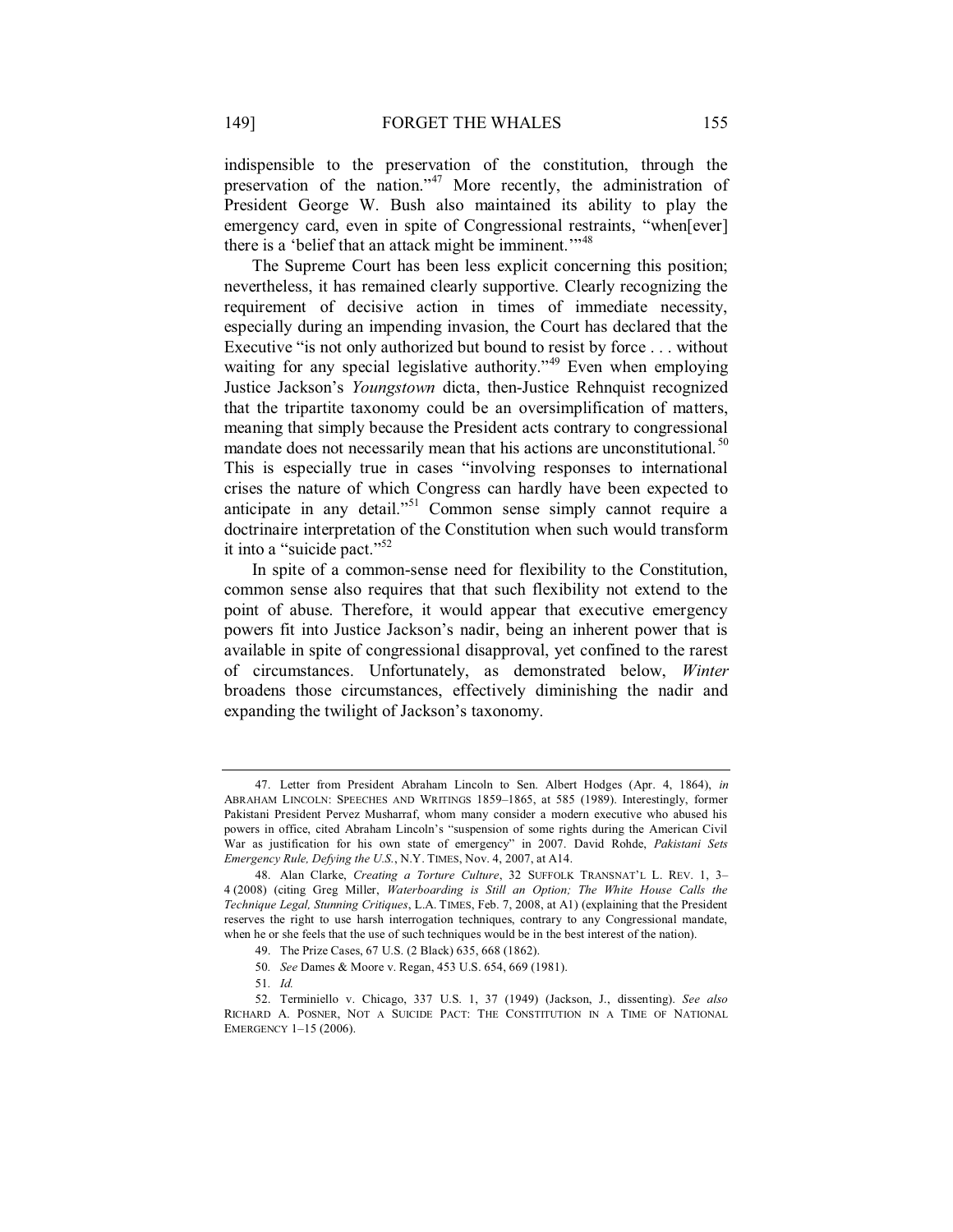#### III. WHALES SHMALES, THERE'S A NATION TO DEFEND!

Understanding this new change in the constitutional balance of powers will best be done by first obtaining some background to *Winter* through examining the statute at issue and then moving on to describe the case and its holding. Therefore, this section will begin by explaining the history and purpose of the National Environmental Policy Act of 1969 through an examination of its language and legislative history. Then the section will dive directly into *Winter* to explain the Supreme Court's holding, as well as its reasoning, and the following section will address the implications of its holding.

#### *A. The National Environmental Policy Act of 1969*

In 1969, after taking note of "[t]he public's growing concern . . . seen in the form of citizen indignation and protest over the actions or, in some cases, the lack of action of Federal agencies . . . [that] have contributed to environmental decay and degradation,"<sup>53</sup> Congress recognized that when it had established some federal policies, it had "no body of experience or precedent for . . . consideration of environmental factors . . . ."54 Until that point, environmental policy had essentially been "established by default and inaction."<sup>55</sup> Therefore, desiring to "restore public confidence in the Federal Government's capacity to . . . maintain and enhance the quality of the environment,  $\frac{1}{2}$  Congress passed the National Environmental Policy Act (NEPA). Henceforth, it would be "the continuing policy of the Federal Government . . . to use all practicable means and measures . . . to create and maintain conditions under which man and nature can exist in productive harmony."<sup>57</sup>

To accomplish this objective, the Act requires that, among other things, federal agencies prepare and file an Environmental Impact Statement ("EIS") for any "major Federal action[] significantly affecting

57. National Environmental Policy Act of 1969, 42 U.S.C. § 4331(a) (2006).

<sup>53.</sup> S. REP. NO. 91-296, at 8 (1969). The Senate Report specifically cites the Santa Barbara oil spill of 1969 as an example of government negligence. *Id.* The spill occurred as a result of human error as well as the fact that the drilling company had been "granted a waiver by the United States Geological Survey that allowed [it] to use a shorter casing on the [drilling] pipe than Federal Standards prescribed." Keith C. Clarke & Jeffrey J. Hemphill, *The Santa Barbara Oil Spill: A Retrospective*, 64 YEARBOOK OF THE ASS'N OF PACIFIC COAST GEOGRAPHERS 157, 158 (2002), *available at* http://www.geog.ucsb.edu/~kclarke/Papers/SBOilSpill1969.pdf. The casing was supposed to reinforce the pipe in order to prevent blow-outs. *Id.* The oil spill led to significant community and government action. *See* S. REP. NO. 91–296 at 8.

<sup>54.</sup> S. REP. NO. 91-296 at 19.

<sup>55</sup>*. Id.* at 5.

<sup>56</sup>*. Id.* at 8.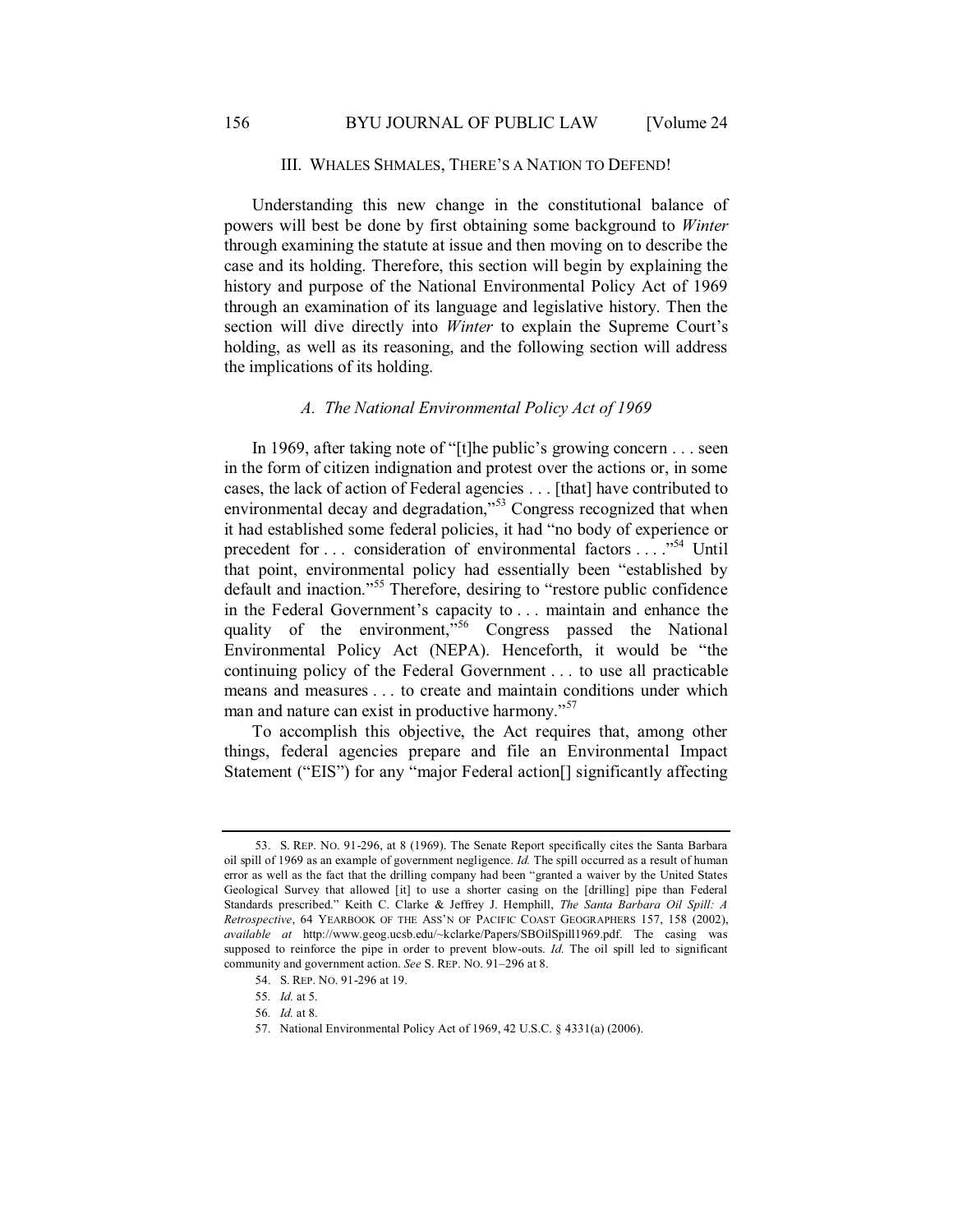the quality of the human environment."<sup>58</sup> These reports should detail any adverse effects, both temporary and permanent, that a proposed federal action would create as well as propose more environmentally friendly alternatives to that action.<sup>59</sup> Because some "actions—often actions having irreversible consequences—are undertaken without adequate consideration of, or knowledge about, their impact on the environment,<sup>"60</sup> this new federal requirement was supposed to ensure that "the environmental impact of [any] proposed action [had] been studied and that the results of the studies [had] been given consideration"<sup>61</sup> before any final decision is taken.<sup>62</sup>

It is important to note that the Act does not proscribe any federal activities that could be harmful to the environment. In fact, it merely requires that details about "any adverse environmental effects which cannot be avoided should the proposal be implemented,"63 be included in the EIS. Congress clearly understood that some actions, in the interest of the people, would have to be taken—regardless of their impact on the environment.<sup>64</sup> Indeed, it should therefore be clear that the intended purpose of the required EIS is to "serve practically as an important

contribution to the decision-making process," $65$  not as an ultimate impediment to the execution of federal actions.

## *B.* Winter v. Natural Resources Defense Council

However, the Navy failed to comply with NEPA when it was to commence training exercises in March 2007 off the coast of California, so the EIS became a barrier. Anxious to begin its training and not wanting to wait for the completion of an EIS, the Navy determined that, based on data already collected concerning the environmental effect of its exercises,  $66$  it could proceed with its training without filing an EIS.  $67$ 

<sup>58. 42</sup> U.S.C. § 4332(2)(C).

<sup>59</sup>*. Id.*

<sup>60.</sup> S. REP. NO. 91-296 at 9.

<sup>61</sup>*. Id.* at 20.

<sup>62.</sup> Justice Ginsburg made certain to point out the fact that the EIS is supposed to be completed and filed before any other action has taken place so that it might serve its important advisory role. Winter v. Natural Res. Def. Council, Inc., 129 S. Ct. 365, 390 (2008) (Ginsburg, J., dissenting).

<sup>63. 42</sup> U.S.C. § 4332(2)(C)(ii) (2006).

<sup>64.</sup> S. REP. NO. 91-296 at 20 (implying that some actions will be taken in spite of their environmental impact by declaring that an "action leading to . . . adverse environmental effects [must be] justified by other considerations of national policy and those other considerations must be stated in the finding").

<sup>65. 40</sup> C.F.R. § 1502.5 (2009) ("The statement shall be prepared early enough so that it can serve practically as an important contribution to the decisionmaking process and will not be used to rationalize or justify decisions already made.").

<sup>66</sup>*. Winter*, 129 S. Ct. at 372.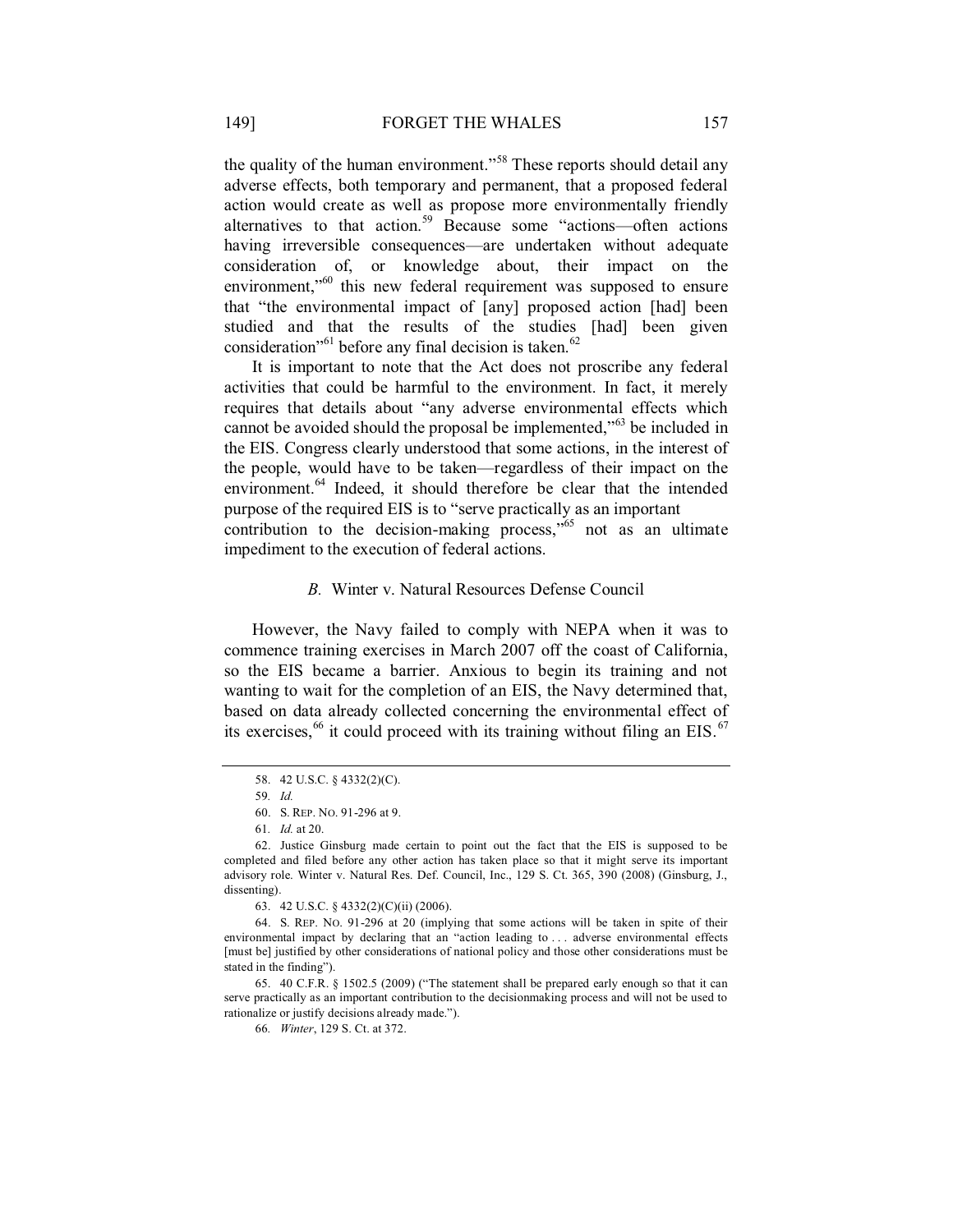Nonetheless, when the Navy's actions were challenged, a United States District Court held that the Navy's findings were inadequate and that its actions violated NEPA.68 The court enjoined the Navy from continuing its exercises without filing an EIS unless it significantly adjusted those exercises to mitigate their impact if they were to continue without filing an EIS.69 The Navy sought relief from the Executive, which granted it, finding that the continuation of the Navy's training exercises was a necessity and believing that the mitigating actions were too restrictive to fully simulate real combat situations.<sup>70</sup>

Immediately, the Executive, in the form of the President, declared "that continuation of the exercises . . . was 'essential to national security."<sup>71</sup> The Council on Environmental Quality ("CEQ"), an office within the Executive, $^{72}$  determined that the District Court's injunction created an emergency, interpreting the President's declaration to mean that the strictures on training would "undermine the Navy's ability . . . to ensure the combat effectiveness of ... strike groups."<sup>73</sup> The CEQ, through the power of the Executive, authorized the Navy to implement practice arrangements alternative to those mandated by the judiciary so that it could continue its training exercises in spite of the judgment.<sup>74</sup>

Although the Navy never conceded that it had a responsibility to file an EIS under NEPA, $^{75}$  its key argument was no longer focused on the statute when the case reached the Supreme Court. In oral argument, the Navy claimed that, in light of the emergency circumstances created by the district court's injunction, the Executive Branch's authorization

69*. See id.* at \*11.

71*. Id.* at 373, 378 (citation omitted).

<sup>67.</sup> Natural Res. Def. Council, Inc. v. Winter, No. 8:07-cv-00225-FMC-FMOX, 2007 WL 2481037 at \*4 (C.D. Cal. Aug. 7, 2007); *Winter*, 129 S. Ct. at 372. Instead of filing an EIS, the Navy filed an Environmental Assessment. *Id.* This is a "concise public document" which is supposed to "[b]riefly provide sufficient evidence for determining whether to prepare an environmental impact statement or a finding of no significant impact." 40 C.F.R. § 1508.9(a) (2009). If a federal agency, when filing an Environmental Assessment, finds that there should be no significant environmental impact caused by any proposed federal action, an EIS is not required. *See Id.* § 1508.13 (2009). However, as was noted by Justice Ginsburg, "by definition, an [Environmental Assessment] alone does not satisfy an agency's obligation under NEPA if the effects of a proposed action require preparation of a full EIS." *Winter*, 129 S. Ct. at 388 n.1 (Ginsburg, J., dissenting).

<sup>68</sup>*. Winter*, 2007 WL 2481037 at \*6, \*11.

<sup>70</sup>*. Winter*, 129 S. Ct. at 373.

<sup>72.</sup> 42 U.S.C. § 4342 ("There is created in the Executive Office of the President a Council on Environmental Quality . . . [which shall be] composed of three members who shall be appointed by the President to serve at his pleasure, by and with the advice and consent of the Senate.").

<sup>73</sup>*. Winter*, 129 S. Ct. at 373 (quotation marks omitted) (citing the petitioner's brief).

<sup>74</sup>*. Id.* at 373–74.

<sup>75.</sup> Transcript of Oral Argument at 29, *Winter*, 129 S. Ct. 365 (No. 07-1239) ("The Navy has never conceded that it was required to do an EIS at the outset. It simply has agreed to live with the alternative arrangements approved by the Council on Environmental Quality.").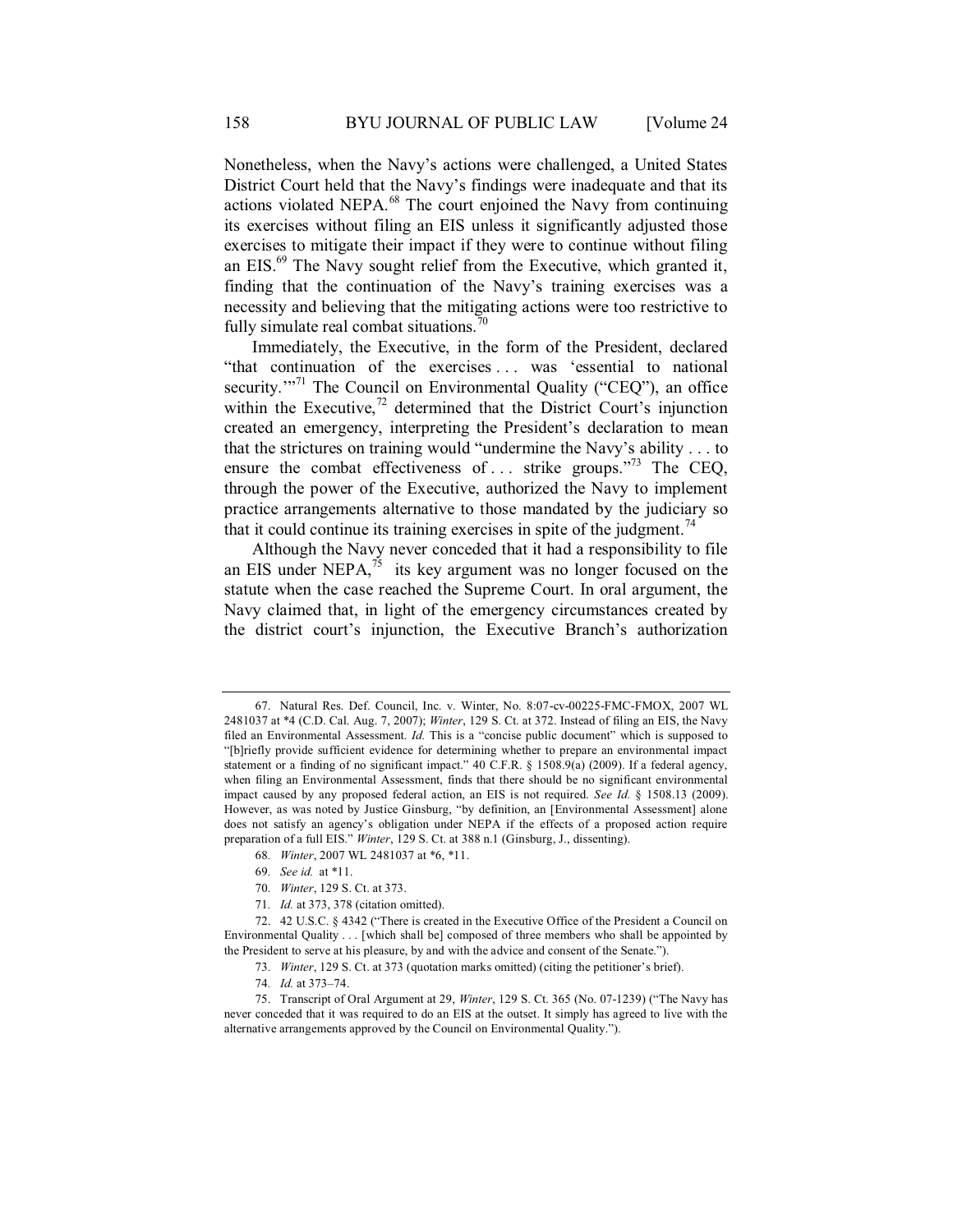permitted the Navy to continue its training without interruption.<sup>76</sup> The majority of the Court agreed.<sup>77</sup>

With a tone clearly expressing a deep sense of urgency,  $^{78}$  Chief Justice Robert's majority opinion completely bypasses the merits of the case, refusing to even address whether the Navy violated NEPA.<sup>79</sup> According to the Chief Justice, two other very significant issues controlled the matter. First, the injunction prohibited the Navy from "conduct[ing] realistic training exercises to ensure that it is able to neutralize the threat posed by enemy submarines."<sup>80</sup> Second, the Executive, through statements made by the Navy, the CEQ, and the President himself, recognized that the forced interruption of these exercises created a national defense emergency.<sup>81</sup> As it was thus parsed down, the majority recognized that the Navy's interests in continuing its training clearly outweighed any environmental interests served by complying with NEPA. $^{82}$  Therefore, since a court sitting in equity does not necessarily have to rule in favor of the party that would win on the merits,<sup>83</sup> the Court found in favor of the Navy. In sum, because any injury caused by the Navy's failure to comply with the statute "is outweighed by the public interest and the Navy's interest in effective, realistic training of its sailors," the Navy did not need to conform with NEPA's requirements.<sup>84</sup>

#### IV. IMPLICATIONS: *WINTER*'S EXPANDING EMERGENCY

Although Framers, such as Alexander Hamilton, viewed the emergency prerogative of the dictators of the Roman Republic with favor, it has always been evident that it was the abuse of those temporary and yet expansive emergency powers that led to the demise of the Roman Republic and the creation of the Roman Empire.<sup>85</sup> Consequently, none of

<sup>76</sup>*. Id.* at 10 ("[W]e had no duty to prepare an environmental impact statement because of the intervening event of the Council for Environmental Quality's emergency circumstances alternative arrangements determination.").

<sup>77</sup>*. Winter*, 129 S. Ct. at 376.

<sup>78.</sup> Chief Justice Robert's opinion was heavily garnished with words such as "critical," *id*. at 370, "mission critical," *id.* at 371, and "threat," *id.* at 382, granting the whole of his opinion a sense of urgency as he addressed the facts of the case.

<sup>79</sup>*. Id.* at 381 ("Given that the ultimate legal claim is that the Navy must prepare an EIS, not that it must cease sonar training, there is no basis for enjoining such training in a manner credibly alleged to pose a serious threat to national security.").

<sup>80</sup>*. Id.* at 382.

<sup>81</sup>*. Id.* at 373–74.

<sup>82</sup>*. Id.* at 382.

<sup>83</sup>*. Id.* at 381.

<sup>84</sup>*. Id.* at 376.

<sup>85.</sup> Joseph E. Olson & David B. Kopel, *All the Way Down the Slippery Slope: Gun Prohibition in England and Some Lessons for Civil Liberties in America*, 22 HAMLINE L. REV. 399,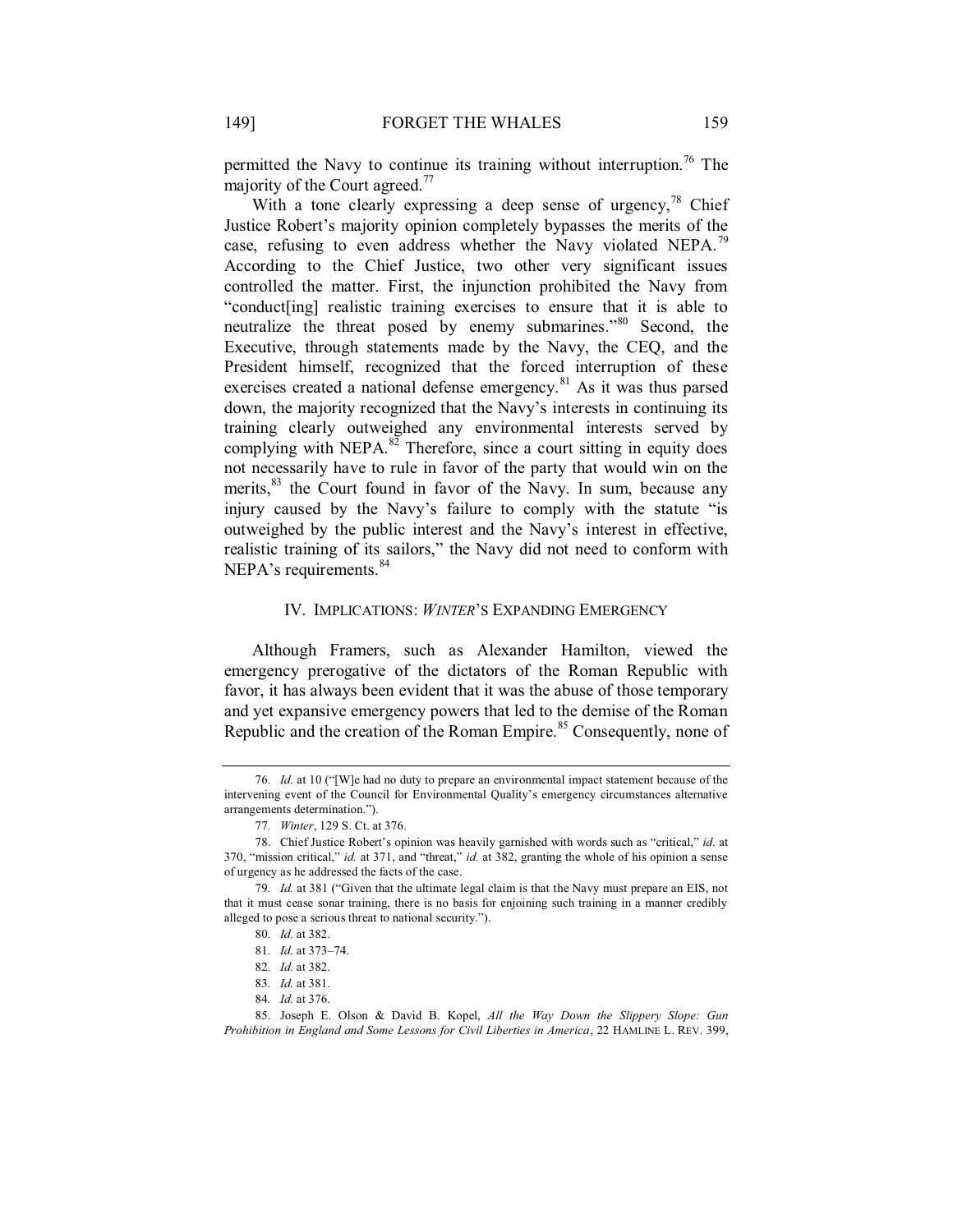the Framers believed that the Constitution should ever grant the Executive absolute and unfettered authority.<sup>86</sup> Unfortunately, the Supreme Court in *Winter* took a step in that direction when it erroneously stretched the normal boundaries of emergency executive powers. First, the Court expanded the legal definition of emergency in a manner that would allow the Executive to seek the protection of "self-made" emergencies. Second, it significantly lowered the bar for emergency powers by deferring to the judgment of the Executive for the determination of necessity.

## *A. Ransoming the Public for Power*

The circumstances necessitating the Navy training exercises at issue were not an emergency under either NEPA or the common law. In 1978, the CEQ, which has the authority to issue regulations interpreting NEPA,<sup>87</sup> promulgated a regulation allowing the federal government to act "without observing the provisions of [the] regulation[]" when "emergency circumstances make it necessary."<sup>88</sup> This regulation would seem to be a codification of the implicit emergency powers of the Executive, as pertaining to NEPA. However, neither the regulation itself, nor any judicial interpretations of the statute have provided a definition for emergency circumstances. This requires an interpreter to look to the common law, as well as at general practice under the statute to discover its significance.

Under the common law, an emergency is "an unforeseen combination of circumstances that calls for immediate action without time for full deliberation."<sup>89</sup> Using this definition, emergencies require both unpredictability and immediate action. Though the District Court's injunction in *Winter* may have created a necessity that called for immediate action, the injunction was not an unforeseeable event. NEPA has been in effect since 1969, and "training exercises [] have been taking place in [Southern California] for the last 40 years."<sup>90</sup> Moreover, the Navy has "described the ability to operate MFA sonar," a key component

<sup>411 (1999) (</sup>stating that it was through a claim of temporary emergency powers that Julius Cæsar was able to become dictator for life).

<sup>86.</sup> David Luban, *On the Commander in Chief Power*, 81 S. CAL. L. REV. 477, 530 (2008) ("[N]one of the framers . . . advocated dictatorial powers for the executive, even in wartime.").

<sup>87.</sup> 42 U.S.C. § 4342 (2006) (stating that the CEQ has authority "to formulate and recommend national policies to promote the improvement of the quality of the environment").

<sup>88. 40</sup> C.F.R. § 1506.11 (2009).

<sup>89.</sup> BLACK'S LAW DICTIONARY 523 (6th ed. 1990); 57 AM. JUR. 2D *Municipal, etc., Tort Liability* § 397 (2008) ("An emergency is a sudden or unexpected event or combination of circumstances calling for immediate action.").

<sup>90.</sup> Winter v. Natural Res. Def. Council, Inc., 129 S. Ct. 365, 376 (2008).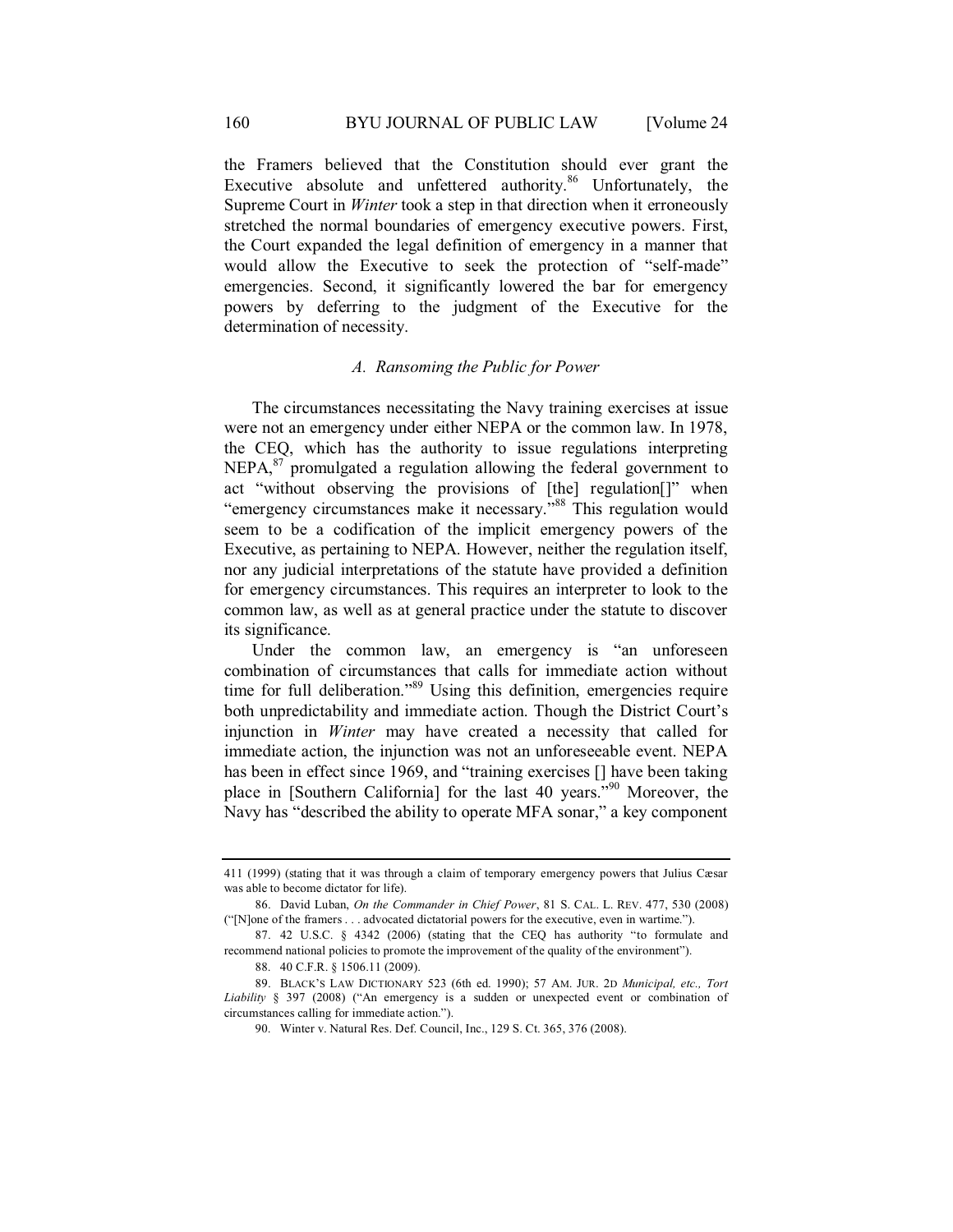of its training exercises, "as a "highly perishable skill" that must be repeatedly practiced under realistic conditions."91 Under circumstances where the Navy should reasonably foresee its need to conduct future exercises and where the Navy has always had to comply with the statute in order to conduct those exercises, it is not reasonable to conclude that the Navy could not have foreseen the necessity of preparing an EIS.

Additionally, general tort law requires governmental entities that seek the protection of emergency doctrines to not have created or contributed to the emergency in question. $92$  This is another instance where the Supreme Court has stretched the definition of emergency in order to accommodate the Executive. Because of the foreseeability of the need to file an EIS, the District Court's emergency-creating injunction could have been avoided if the Navy had properly followed procedure from the beginning. It was only because of the Navy's negligence or reckless disregard for the law, that the emergency was created.<sup>93</sup>

The Executive's previous record in making alternative arrangements for NEPA compliance confirms the common law requirements of an emergency. Other occasions where alternative arrangements have been made include disasters such as: wildfires in San Diego, grasshopper infestations in Arizona, Hurricane Katrina relief, and even an impending war in the Persian Gulf. $94$  In the past, each time the Executive exercised its power to go beyond the boundaries of the statute, it was the result of an unforeseeable circumstance that required immediate action and was not the direct result of previous executive action.

<sup>91</sup>*. Id.* at 377.

<sup>92. 57</sup> AM. JUR. 2D *Municipal, etc., Tort Liability* § 397 (2008). This is immensely similar to the equitable "clean hands" doctrine. In cases of equity, such as this one, where a party seeks injunctive relief, it is necessary that the party approaching the court come with "clean hands." Because the "clean hands" doctrine is such a fundamental concept of equity jurisprudence, Richards v. Tibaldi, 726 N.W.2d 770 (Mich. Ct. App. 2006), "he who has done iniquity cannot have equity," Sorum v. Schwartz, 411 N.W.2d 652, 655 (N.D. 1987). Consequently, in many jurisdictions, failing to have clean hands results in a complete bar to claims in equity. *E.g.* Wilson v. Brown, 897 S.W.2d 546, 549–50 (Ark. 1995). However, this doctrine, although comparable to this case in that it should not allow the Navy to claim the protection of an emergency doctrine, is not applicable in this situation. It was the Natural Resources Defense Council that petitioned the Northern District of California for equitable relief, and not the United States Navy. Therefore, the Navy is not asking for its own form of equitable relief, but a reversal of the lower courts' decision to grant equitable relief to its adversary.

<sup>93.</sup> The Ninth Circuit also caught on to this manufactured emergency, though only as a reason for why the Navy should not prevail on the merits. It did not, however, address the implications of the principle. Natural Res. Def. Council, Inc. v. Winter, 518 F.3d 658, 681–82 (9th Cir. 2008).

<sup>94.</sup> NEPA, Alternative Arrangements Pursuant to 40 C.F.R. Section 1506.11-Emergencies, http://www. nepa.gov/nepa/eis/alternative\_arrangements\_ Chart\_092908.pdf (last visited Mar. 30, 2009).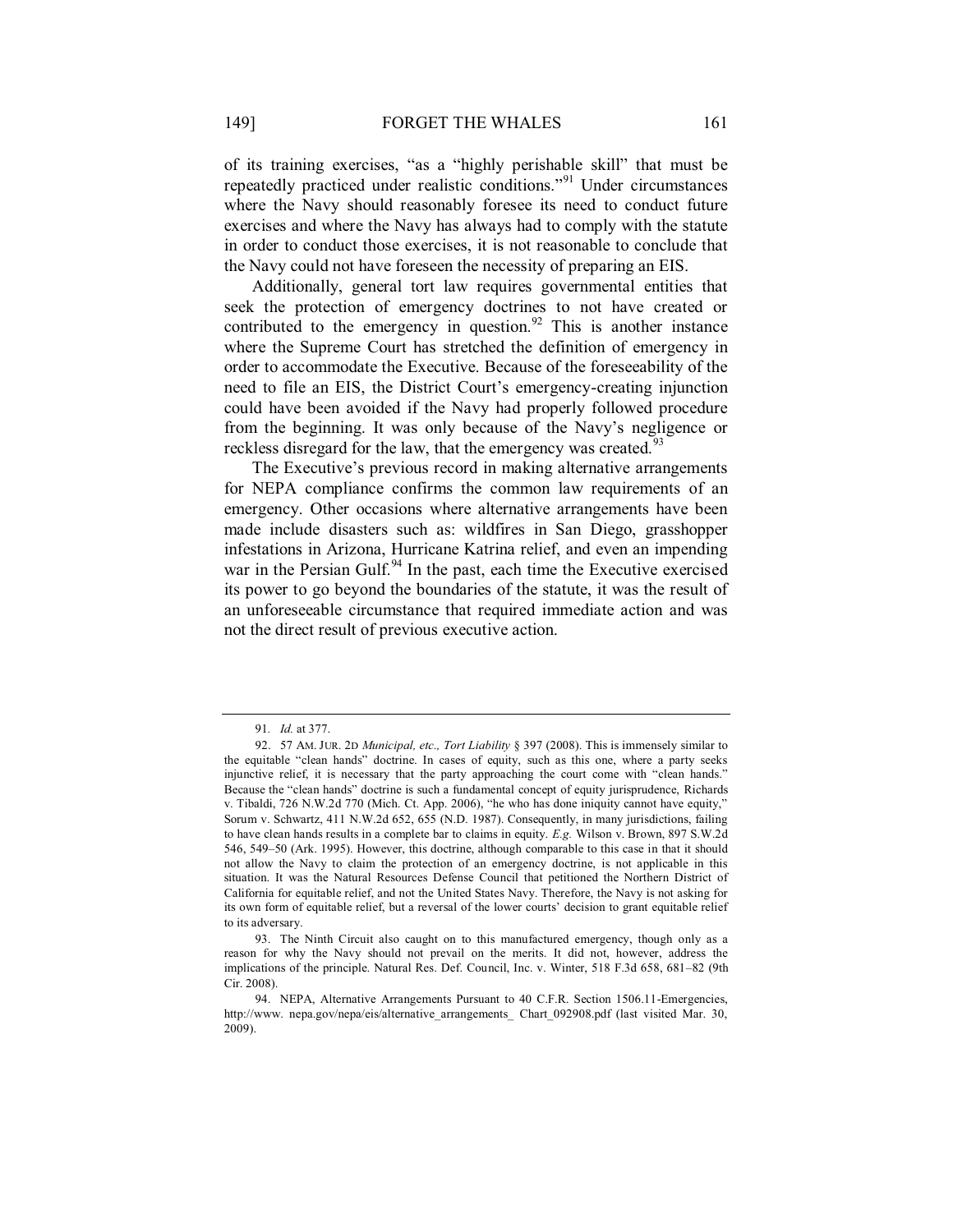Under the circumstances, "if the Navy sought to avoid its NEPA obligations, its remedy [laid] in the Legislative Branch."95 However, under this new definition of emergency powers handed down by the Court, the Executive no longer needs the Legislature. Hypothetically, the public safety, put in danger only through the Executive's reckless disregard for the law, may be ransomed again with emergency power.

#### *B. The Executive Will Necessarily Favor the Executive*

According to the Navy, the declaration that the Navy's training exercises were "'essential to national security'" and that the injunction would "'create[] a significant and unreasonable risk'" to the American people,<sup>96</sup> combined with CEQ's alternative arrangements, "eliminated the injunction's legal foundation."97 Although the Supreme Court refused to specifically rule on whether the Executive's actions actually relieved the Navy of its obligations,<sup>98</sup> the Court used those very same statements from the Executive to vacate the lower court's injunction and effectively rule that the circumstances did not require the Navy to comply with the Act. $99$ 

Admittedly, "neither the Members of [the Supreme] Court nor most federal judges," nor the author of this Note for that matter, "begin the day with briefings that may describe new and serious threats to our Nation and its people."<sup>100</sup> Moreover, the Executive is probably the most qualified of all the branches of government to make determinations concerning emergencies and the imminence of dangerous attacks on the American people.

However, deferring to the Executive by granting it unfettered review of its own policies completely abolishes the boundaries found in Justice Jackson's nadir. Indeed, without independent review, "the false pretext of imminent danger" creates an additional zenith of executive power.<sup>101</sup> Yet, unlike Jackson's zenith,<sup>102</sup> here the Executive reaches this summit of power independently. The resulting effects on the separation of powers are vast. In practice, an Executive could claim "emergency" or

<sup>95</sup>*. Winter*, 129 S. Ct. at 391 (Ginsburg, J. dissenting).

<sup>96</sup>*. Id.* at 373.

<sup>97</sup>*. Id.* at 388 (Ginsburg, J., dissenting).

<sup>98</sup>*. Id.* at 381 (stating that the Court was not addressing the merits of the plaintiff's claims).

<sup>99</sup>*. Id.* at 376.

<sup>100.</sup> Boumediene v. Bush*,* 128 S.Ct. 2229, 2276–77 (2008).

<sup>101.</sup> Saby Ghoshray, *False Consciousness and Presidential War Power: Examining the Shadowy Bends of Constitutional Curvature*, 49 SANTA CLARA L. REV. 165, 184 (2009).

<sup>102.</sup> Youngstown Sheet & Tube Co. v. Sawyer, 343 U.S. 579, 635 (1952) (Jackson, J., concurring) (stating that for the President to be at the zenith of his powers, he necessarily has to act with the approbation of the legislature).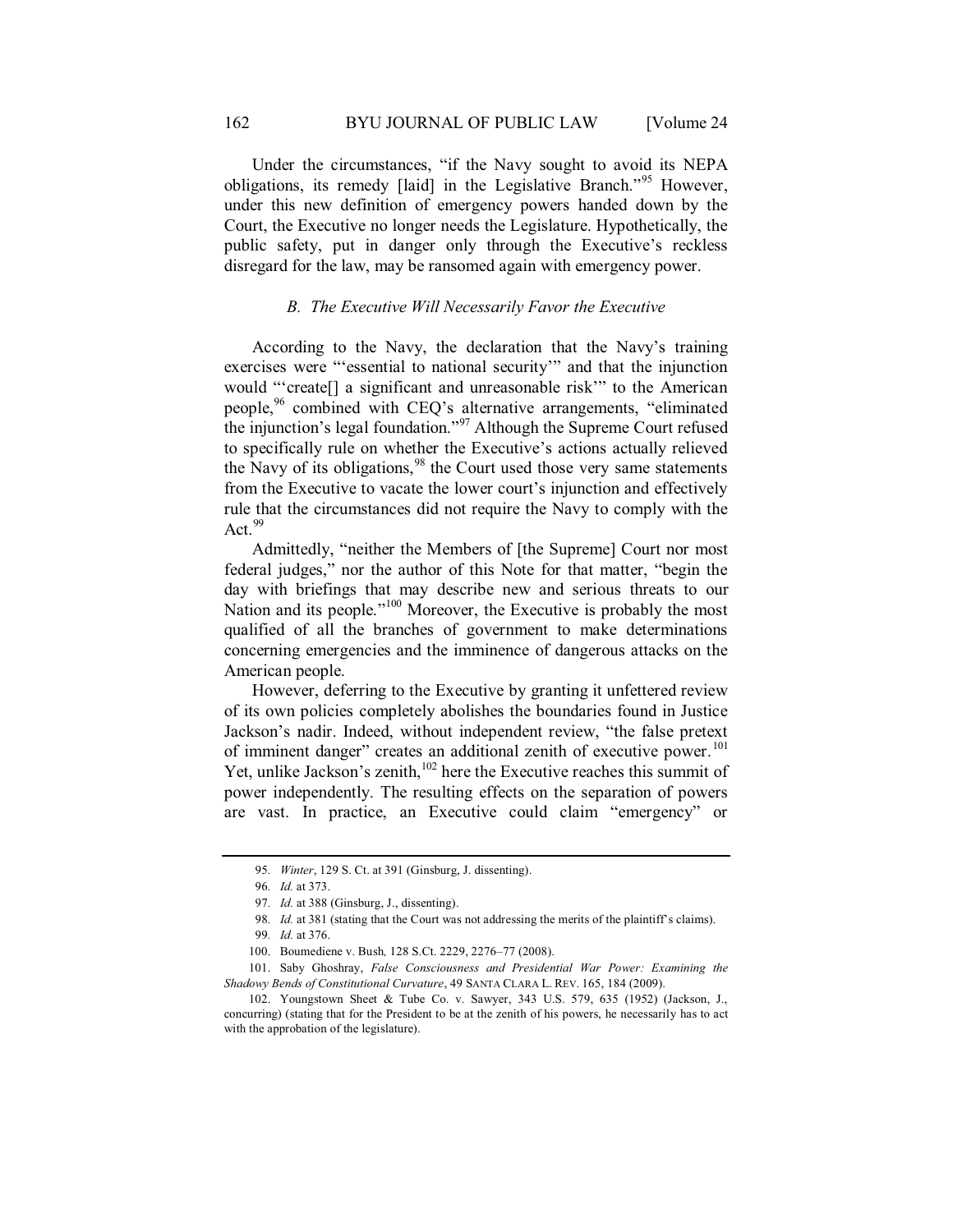"necessity" to justify any actions contrary to the law whenever it felt that such actions were prudent. $103$ 

Additionally, affording the Executive the prerogative to interpret the extent of its own emergency license will necessarily lower the threshold for a constitutionally permissible suspension of the normal balance of powers. When it comes to the use of executive-executed emergency powers, an Executive will be faced with two choices: First, it could refrain from exercising emergency powers at the risk of an emergency actually occurring, and then call upon those powers anyway in order to remedy the situation. Alternatively, the Executive might mitigate risks by exercising the power immediately at the expense of the constitutional balance of powers. Obviously, the latter choice leads to a propensity to call upon emergency powers even when necessity would not require them.<sup>104</sup>

Prior to *Winter*, the Supreme Court had already taken a position on this issue: "a state of war," the most severe of emergencies, "is not a blank check for the President."<sup>105</sup> However, in "giv[ing] great deference to the professional judgment of military authorities concerning the relative importance of a particular military interest,"<sup>106</sup> the Supreme Court disregards *Youngstown*'s boundaries of presidential power and

<sup>103.</sup> Interestingly, this idea was proposed years before *Winter* went to the Supreme Court, and was often used to justify the abuses of the Bush Administration. *See* John C. Yoo, *With "All Necessary and Appropriate Force*,*"* L.A. TIMES, June 11, 2004, at B13 ("General criminal laws are usually not interpreted to apply to either [the President or the military], because otherwise they could interfere with the president's constitutional responsibility to manage wartime operations.").

<sup>104.</sup> A very similar dichotomy has been explored in free speech jurisprudence when considering principles of prior restraint. Scholars recognize that professional censors have a propensity toward adverse decision. For example, when a censor's role is to examine material and determine that it is unobjectionable before it is released to the general public, that censor is encountered with two choices. First, the censor may be lenient toward the material, at the risk that it will actually be offensive to the public, causing general harm and putting that censor's job at risk. Second, the censor may choose to take a more conservative approach by censoring anything that is remotely objectionable, protecting the public from any faint risk of harm preserving her own job. Obviously, the incentives lie in favor of increased censorship. *See* Thomas I. Emerson, *The Doctrine of Prior Restraint*, 20 LAW & CONTEMP. PROBS. 648, 657 (1955). In order to protect constitutional freedoms, the Supreme Court is very wary of state structures that have a propensity to create perverse incentives. *See, e.g.*, Freedman v. State of Maryland, 380 U.S. 51, 58 (1965) (allowing government film censorship "only if it takes place under procedural safeguards designed to obviate the dangers of a censorship system"). It follows that in order to protect constitutional structures, such as the separation of powers, the Court should likewise be wary of broad doctrines that have that same tendency to lead to abuses of power.

<sup>105.</sup> Hamdi v. Rumsfeld, 542 U.S. 507, 536 (2004) (quoting *Youngstown Sheet & Tube,* 343 U.S. at 587).

<sup>106.</sup> Winter v. Natural Res. Def. Council, Inc., 129 S. Ct. 365, 377 (2008) (citing Goldman v. Weinberger, 475 U.S. 503, 507 (1986)). Interestingly, the case that Justice Roberts cites to justify his position of deference to the executive branch [i.e. the military] involved the necessity of allowing the military the independence to create regulations for its own members and not to take actions outside of its own sphere contrary to enacted law. *See Goldman*, 475 U.S. at 507–08. Regrettably, citing that decision erroneously creates a false standard of deference to military operations, placing them beyond the reach of ordinary law.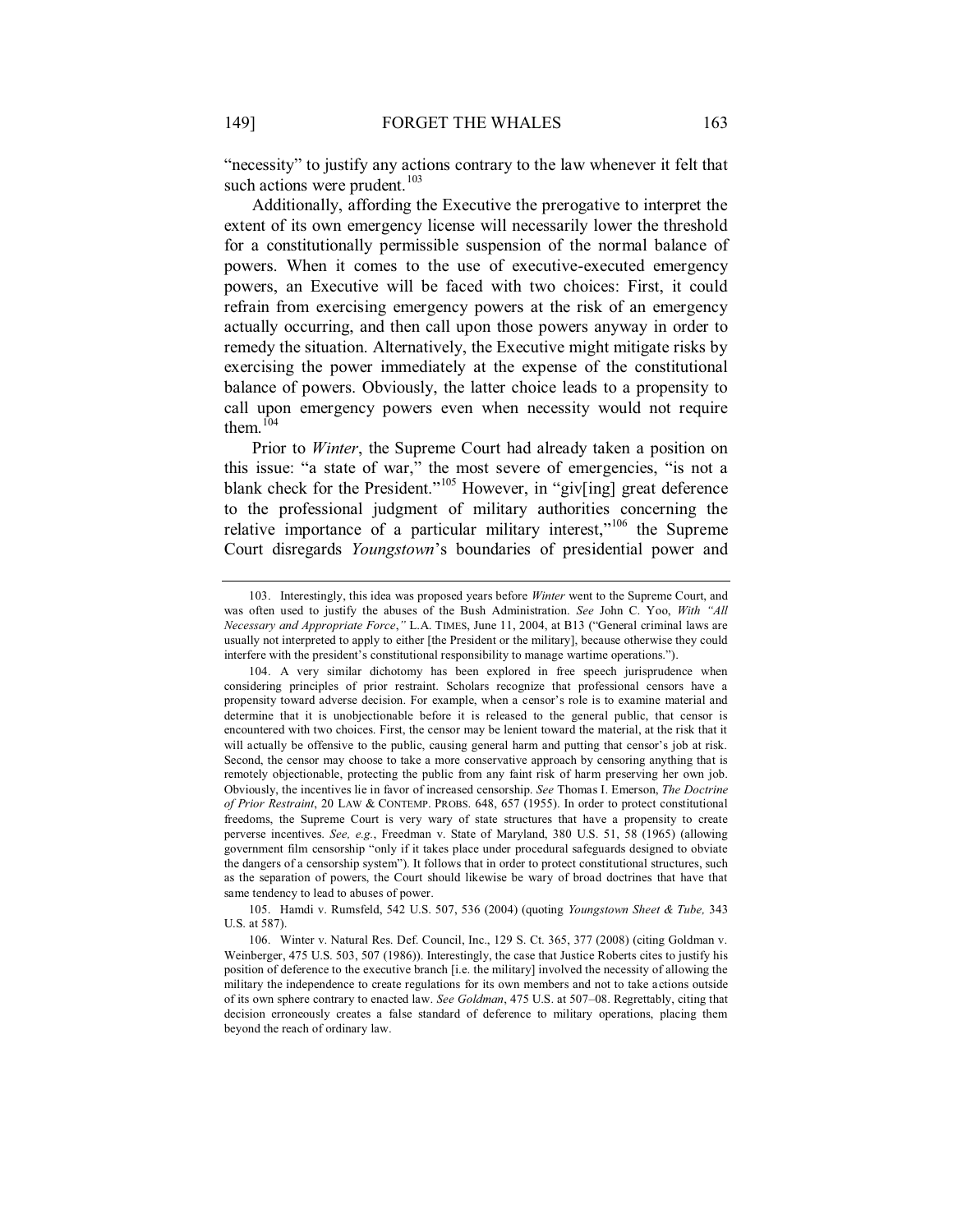cedes its important role of exercising judicial review to the Executive. <sup>107</sup> This, essentially, grants the Executive carte blanche in determining when, and to what extent, he or she may rely on emergency circumstances to justify his or her actions. Such a ruling is a blank check for abuse.

#### V. CONCLUSION

It may be tempting to brush *Winter* aside because the Supreme Court did not reach a decision on the merits due to the nature of the suit, but one should remember that fifty years ago, another case, more explicitly concerning the limits of presidential powers, sought after the same remedy.<sup>108</sup> Both cases occurred during a period when the United States was at war.<sup>109</sup> In each case, the Executive's actions were directly contrary to congressional will.<sup>110</sup> Most importantly, in both situations, because of emergency circumstances, the Executive Branch justified its actions as necessary in defense of the public good. $111$ 

Nevertheless, in *Winter*, the Supreme Court departs from the standard set half a century ago in *Youngstown*. By finding in favor of the Navy, the Court altered the accepted Jackson taxonomy by expanding its zone of twilight, and diminishing its nadir. *Winter* accomplished this by first revising the definition of an emergency—eliminating its requirement of unforeseeability and permitting an Executive to seek the protection of emergency powers for manufactured emergencies caused by the reckless disregard of the law or negligence of that Executive. Second, the *Winter* decision allows the Executive to "be the judge in [its] own case,"<sup>112</sup>

<sup>107</sup>*. See generally* Marbury v. Madison, 5 U.S. (1 Cranch) 137 (1803).

<sup>108</sup>*. Compare Winter*, 129 S. Ct. at 372 (stating that the respondents had sought an injunction against the Navy), *with Youngstown*, 343 U.S. at 584–85 (1952) (stating that the steel companies sought an injunction against the Secretary of Commerce restraining the enforcement of President Truman's order).

<sup>109</sup>*. Compare Winter*, 129 S. Ct. at 376–77 (referring to the hostile circumstances abroad to justify the denial of the respondent's injunction), *with Youngstown*, 343 U.S. at 590–91 (appendix) (referring to the Korean Conflict as a necessary reason for permitting the President to seize the steel factories).

<sup>110</sup>*. Compare Winter*, 129 S. Ct. at 390 (Ginsburg, J., dissenting) (stating that the Navy's publication of its EIS, scheduled after the completion of its exercises, defeats the purpose of NEPA), *with Youngstown*, 343 U.S. at 586 (stating that five years prior to the President Truman's executive order, Congress had already rejected granting a government authorization for the seizure of private property in the event of an emergency).

<sup>111</sup>*. Compare Winter*, 129 S. Ct. at 373 (stating that the President considered the Naval exercises to be "essential to national security"), *with Youngstown*, 343 U.S. at 583 (stating that President Truman believed that the continued availability of steel was of capital importance to the security of the United States).

<sup>112.</sup> According to the old maxims of law, making an individual a judge in his own case was a direct violation of due process, or the law of the land. Essentially, it meant that a judge was not